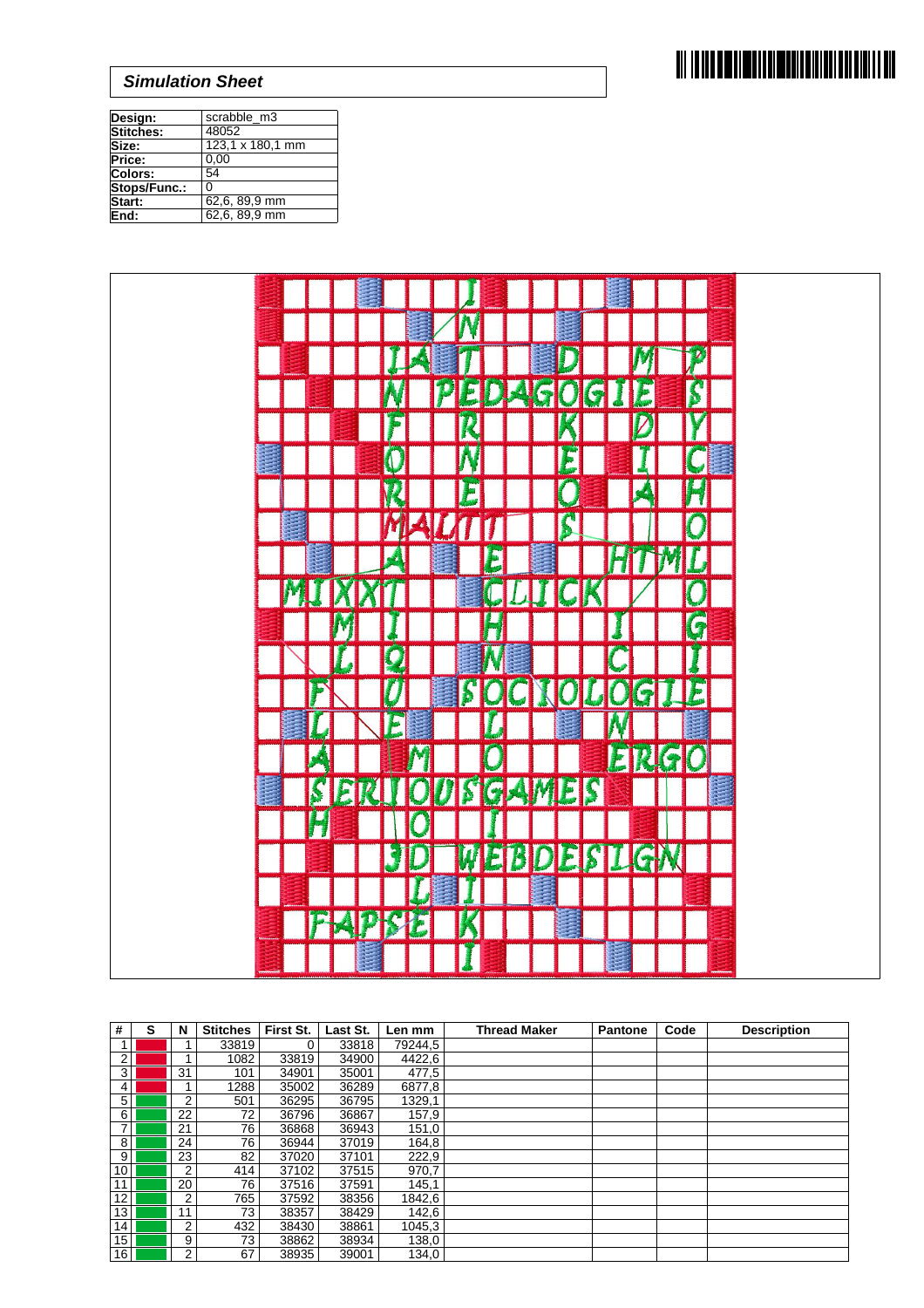

| Design:        | scrabble_m3      |
|----------------|------------------|
| Stitches:      | 48052            |
| Size:          | 123,1 x 180,1 mm |
| Price:         | 0.00             |
| <b>Colors:</b> | 54               |
| Stops/Func.:   | U                |
| Start:         | 62,6, 89,9 mm    |
| End:           | 62,6, 89,9 mm    |



| #               | s | N              | <b>Stitches</b> | First St. | Last St. | Len mm | <b>Thread Maker</b> | <b>Pantone</b> | Code | <b>Description</b> |
|-----------------|---|----------------|-----------------|-----------|----------|--------|---------------------|----------------|------|--------------------|
| 17              |   | 8              | 73              | 39002     | 39074    | 138,3  |                     |                |      |                    |
| 18              |   | 2              | 90              | 39075     | 39164    | 225,0  |                     |                |      |                    |
| 19              |   | 7              | 75              | 39165     | 39239    | 186,4  |                     |                |      |                    |
| 20              |   | 30             | 70              | 39240     | 39309    | 142,5  |                     |                |      |                    |
| 21              |   | $\overline{2}$ | 339             | 39310     | 39648    | 814,4  |                     |                |      |                    |
| 22              |   | 6              | 103             | 39649     | 39751    | 212.7  |                     |                |      |                    |
| 23              |   | 2              | 373             | 39752     | 40124    | 821,6  |                     |                |      |                    |
| 24              |   | 15             | 73 <sub>1</sub> | 40125     | 40197    | 187,9  |                     |                |      |                    |
| 25              |   | 2              | 102             | 40198     | 40299    | 269,7  |                     |                |      |                    |
| 26              |   | 14             | 75 <sub>1</sub> | 40300     | 40374    | 188,8  |                     |                |      |                    |
| 27              |   | $\overline{2}$ | 250             | 40375     | 40624    | 668,7  |                     |                |      |                    |
| 28              |   | 16             | 73              | 40625     | 40697    | 136,5  |                     |                |      |                    |
| 29              |   | 2              | 71              | 40698     | 40768    | 181,0  |                     |                |      |                    |
| 30 <sup>°</sup> |   | 19             | 78              | 40769     | 40846    | 142,6  |                     |                |      |                    |
| 31              |   | 2              | 266             | 40847     | 41112    | 660,3  |                     |                |      |                    |
| 32              |   | 13             | 74              | 41113     | 41186    | 184.9  |                     |                |      |                    |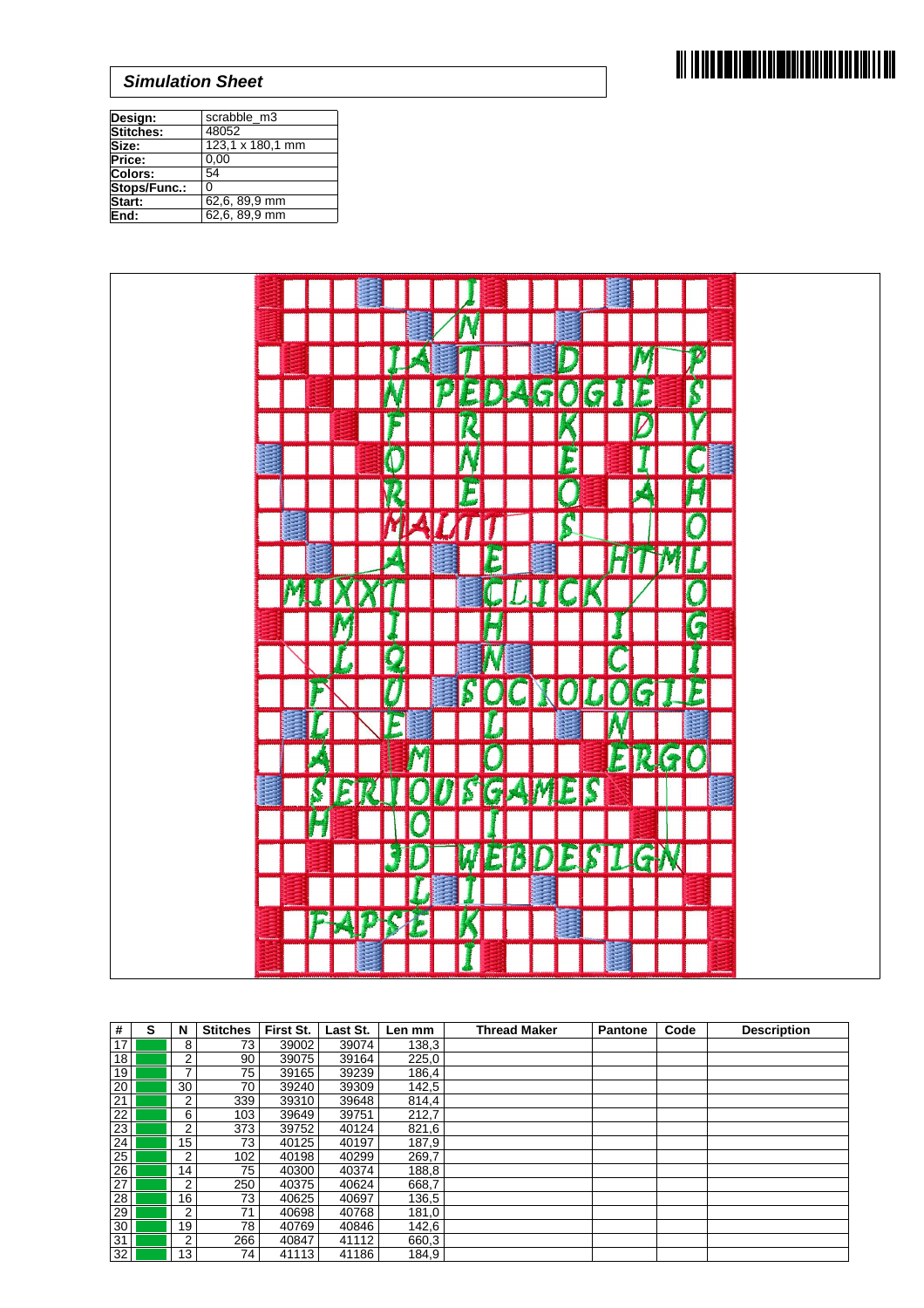

| Design:        | scrabble_m3      |
|----------------|------------------|
| Stitches:      | 48052            |
| Size:          | 123,1 x 180,1 mm |
| Price:         | 0.00             |
| <b>Colors:</b> | 54               |
| Stops/Func.:   | U                |
| Start:         | 62,6, 89,9 mm    |
| End:           | 62,6, 89,9 mm    |



| #  | s | N  | <b>Stitches</b> | First St. | Last St. | Len mm | <b>Thread Maker</b> | <b>Pantone</b> | Code | <b>Description</b> |
|----|---|----|-----------------|-----------|----------|--------|---------------------|----------------|------|--------------------|
| 33 |   | 2  | 65              | 41187     | 41251    | 177,0  |                     |                |      |                    |
| 34 |   | 18 | 76              | 41252     | 41327    | 147,8  |                     |                |      |                    |
| 35 |   | 2  | 55              | 41328     | 41382    | 139,2  |                     |                |      |                    |
| 36 |   | 17 | 70              | 41383     | 41452    | 176.7  |                     |                |      |                    |
| 37 |   | 2  | 66              | 41453     | 41518    | 135,9  |                     |                |      |                    |
| 38 |   | 25 | 84              | 41519     | 41602    | 195,8  |                     |                |      |                    |
| 39 |   | 2  | 1700            | 41603     | 43302    | 4134,4 |                     |                |      |                    |
| 40 |   | 12 | 77              | 43303     | 43379    | 254,6  |                     |                |      |                    |
| 41 |   | 10 | 69              | 43380     | 43448    | 183,8  |                     |                |      |                    |
| 42 |   | 2  | 218             | 43449     | 43666    | 572,6  |                     |                |      |                    |
| 43 |   | 29 | 86              | 43667     | 43752    | 165,3  |                     |                |      |                    |
| 44 |   | 2  | 186             | 43753     | 43938    | 443,2  |                     |                |      |                    |
| 45 |   | 28 | 76              | 43939     | 44014    | 142,0  |                     |                |      |                    |
| 46 |   | 2  | 456             | 44015     | 44470    | 1128,1 |                     |                |      |                    |
| 47 |   | 27 | 80              | 44471     | 44550    | 206,4  |                     |                |      |                    |
| 48 |   | 5  | 76              | 44551     | 44626    | 250,8  |                     |                |      |                    |